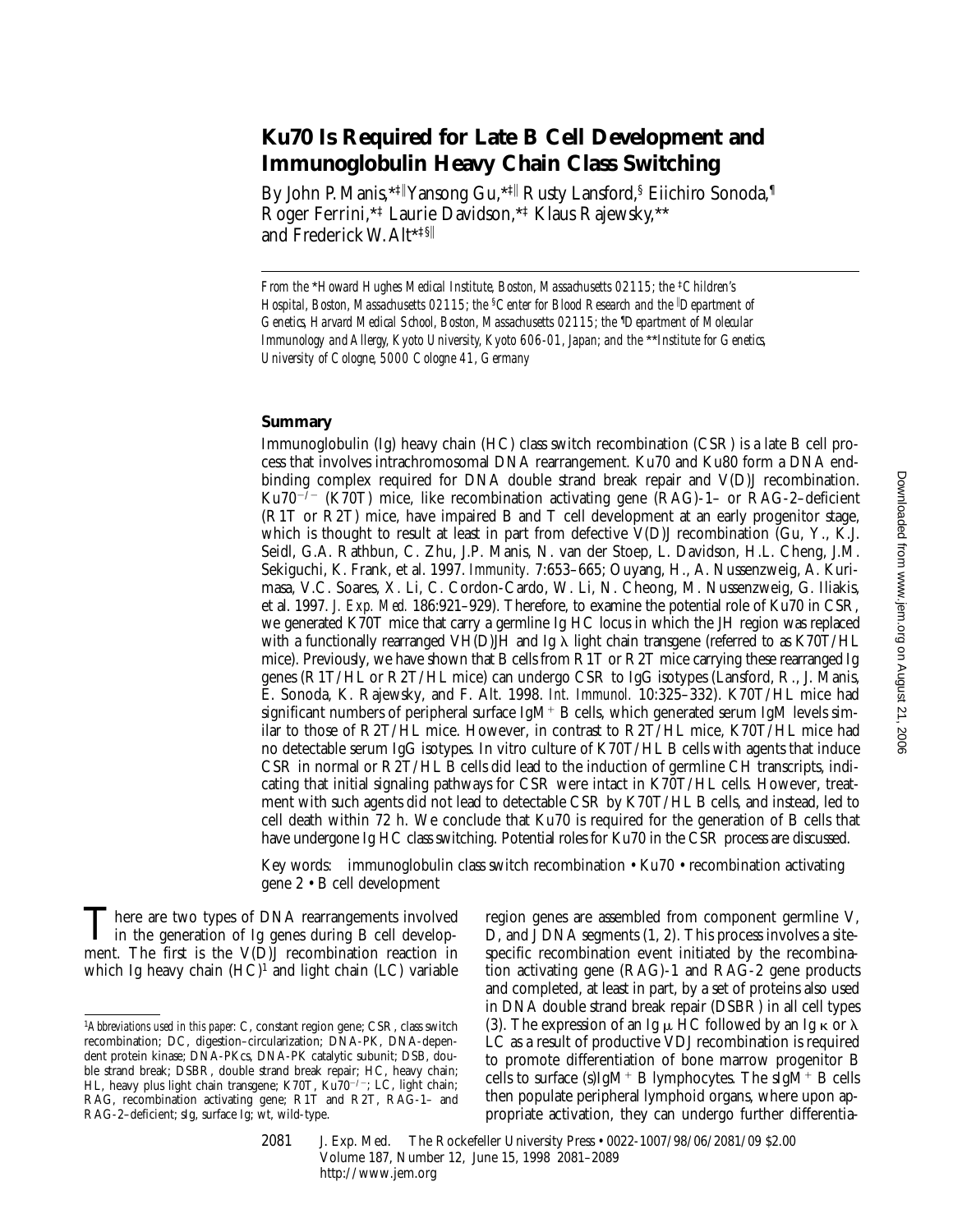tion events, including the second type of DNA rearrangement referred to as Ig HC class switch recombination (CSR) (4).

CSR exchanges the  $\mu$  constant region gene (C $\mu$ ) for one of a set of downstream CH genes which include  $C_{\gamma}$ 3, C $\gamma$ 1, C $\gamma$ 2b, C $\gamma$ 2a, C $\epsilon$ , or C $\alpha$  (for a review, see reference 5). CSR events usually occur within large regions of repetitive DNA sequence (S regions), which lie upstream of  $C_{\mu}$ and other CH genes. CSR appears to be targeted by transcription through the S region of the involved CH gene before recombination (6, 7). CSR is highly regulated; switching to different downstream CH genes is modulated by the type of B cell activation in combination with different cytokines or accessory signals (for a review, see reference 8). For example, LPS treatment of splenic B cells induces CSR to either C $\gamma$ 2b or C $\gamma$ 3. In contrast, addition of IL-4 plus LPS inhibits switching to  $C_{\gamma}$ 2b and  $C_{\gamma}$ 3, and induces switching to  $C_{\gamma}1$  or  $C_{\epsilon}$ . Other combinations of activators (e.g., stimulation via CD40) and cytokines induce CSR to other sets of CH genes (for a review, see reference 8).

CSR fuses two participating intrachromosomal S regions to juxtapose the VDJ exons to a downstream CH exon (for a review, see reference 5). A common by-product of this process is an excised circle that results from the fusion of the reciprocal S region sequences associated with the intervening DNA (9–11). To date, there is no evidence that CSR utilizes the type of site-specific cleavage mechanism used to initiate V(D)J recombination. Thus, S regions share no clear-cut consensus sequences, and the CSR events are distributed throughout the relatively large (1–10 kb) S regions (for a review, see reference 12). However, the process does appear to require both transcription and cell division/DNA replication (for a review, see reference 13). Most recently, DNA double strand breaks (DSBs) were found within  $S_{\gamma}3$  regions in B cells induced to switch to  $C_{\gamma}$ 3, potentially implicating a CSR mechanism that uses DSBs as an intermediate (14).

The DNA DSBs generated by agents such as ionizing radiation and by the RAG proteins during V(D)J recombination are repaired by a common set of proteins (15, 16). Three of these proteins are components of the enzyme referred to as the DNA-dependent protein kinase (DNA-PK). The Ku70 and Ku80 proteins associate to form a DNA end-binding activity that has been shown in vitro to activate the large DNA-PK catalytic subunit (DNA-PKcs) (17). The murine *scid* mutation is a point mutation in the DNA-PKcs gene (18, 19); mice homozygous for this mutation (SCID mice) lack mature B and T cells due to defective V(D)J recombination (20–24). The lack of CSR in SCID pro-B cell lines treated with anti-CD40 and IL-4 has implicated the DNA-PKcs gene product as necessary for CSR (25). However, SCID mice have a leaky phenotype, and older SCID animals can generate some peripheral B cells as well as low levels of serum IgG isotypes (26). Therefore, it remains unclear whether DNA-PKcs is directly or absolutely required for CSR in mature B cells.

Targeted mutations of the Ku70 and Ku80 genes have been generated and show similar phenotypes (27–31). Ku70- and Ku80-deficient cells display ionizing radiation sensitivity, early senescence, and apparent doubling time defects (27, 31). In both types of mutant cells, DNA damage-sensing machinery appears intact, and the growth defects appear linked to loss of cells from cycle as a result of the repair defects. In correspondence with the cellular defects, both Ku70- and Ku80-deficient mice have a SCID phenotype due to an impairment in V(D)J recombination, as well as several other defects, including growth retardation (27, 30–32). Given the potential linkage of DSBs and DNA-PKcs to switching, the Ku70 and Ku80 proteins are also strong candidates for a role in this process. However, it was not possible to assess potential roles for Ku in CSR in Ku-deficient mice because of the lack of mature B cells in these animals.

Recently, we have described a method to test the role of gene products required for V(D)J recombination in downstream processes such as CSR (33). In this context, we generated RAG-1–deficient (R1T) and RAG-2–deficient (R2T) mice which contained a rearranged Ig HC V(D)J gene inserted in place of the endogenous JH locus, plus a rearranged  $\lambda$ 1 Ig LC transgene (referred to as R1T/HL and R2T/HL mice, respectively). The transgenic HC and  $\lambda$  LC proteins form a complete Ig molecule, the expression of which led to significant reconstitution of the peripheral B cell compartments of R1T/HL and R2T/HL mice (33). Moreover, analyses of serum isotype levels and in vitro– stimulated B cells from these mice indicated the ability to undergo relatively normal levels of CSR in the absence of the RAG gene products (33). We have now used this same strategy to test the ability of B cells of Ku70-deficient mice to undergo Ig HC class switching.

## **Materials and Methods**

*Generation of the Ku70<sup>-/-</sup>/HL mice.* The Ku70<sup>-/-</sup>(K70T)/HL mice were made by a three-way cross of mice containing a rearranged B1–8 V(D)J gene segment that has been inserted into the endogenous JH locus  $(34)$ , with mice containing a  $\lambda$ 1 LC transgene (35), and with K70T mice (27). The mice were identified by Southern blotting and PCR analyses of tail-derived genomic DNA as described previously (27, 33, 35). The R2T/K70T/HL mice were generated by a cross of K70T/HL with R2T mice (36). R2T/HL mice were obtained as described previously (33).

*Spleen Cell Cultures.* Single-cell suspensions of spleen cells were cultured at  $5 \times 10^5$  cells/ml in RPMI medium supplemented with 10% FCS and 25 ng/ml LPS with or without 50 ng/ml of mouse recombinant IL-4 (R & D Systems, Inc., Minneapolis, MN) as described previously (37). Cells were harvested for flow cytometry analyses, and culture supernatants were assayed on day 5. Stimulations with anti-CD40 (PharMingen, San Diego, CA) were performed using 500 ng/ml of the antibody, placed directly into culture media.

*Flow Cytometry Analysis.* Single-cell suspensions from bone marrow, spleen, lymph node, peripheral blood, peritoneum, and thymus were prepared as described previously from 4–8-wk-old mice (38). Cells from day 3 cultures were washed twice in PBS/ 3% FCS and stained with various antibodies conjugated with fluorescein (IgM, IgD, and IgG1), phycoerythrin (IgM, IgG3, and Ig $\lambda$ ), and Cy-Chrome (B220; PharMingen). The cells were analyzed using a FACSCalibur® and interpreted using Cellquest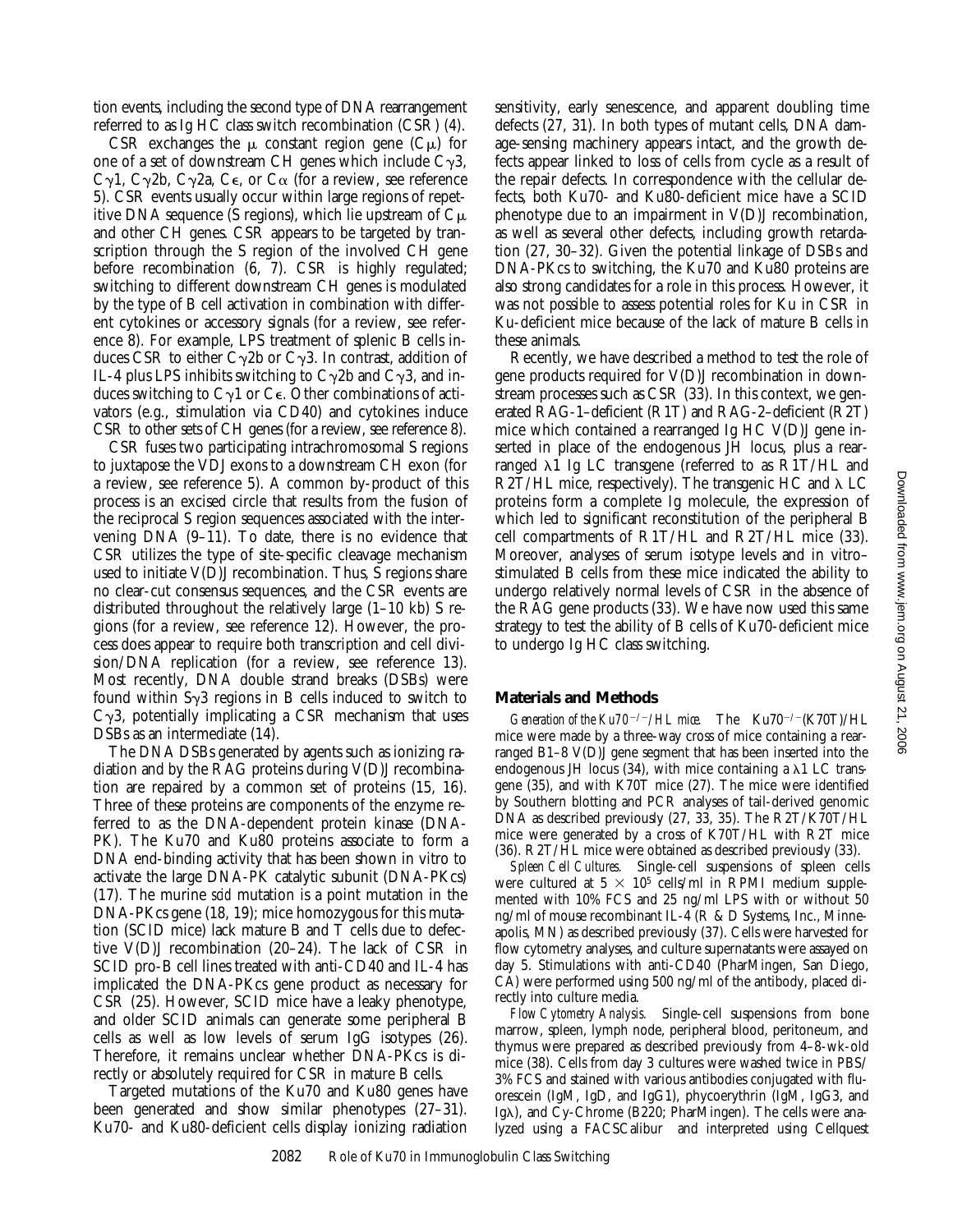(Becton Dickinson, Mountain View, CA) and Flo-Jo (Tree Star, Inc., San Carlos, CA) software. The FACS<sup>®</sup> profiles representing 5,000–20,000 events were gated for live, lymphoid cells determined by forward scatter versus side scatter. The surface phenotypes presented are representative of data collected from littermate mice comprising three wild-type (wt; which contained at least one normal K70 allele and one normal R2 allele), three K70T, four K70T/HL, two K70T/R2T/HL, and three R2T/HL animals.

*ELISAs.* ELISAs to detect serum and supernatant isotype secretion were carried out as reported previously (33). For all analyses except IgE, we used isotype-specific antibodies purchased from either Southern Biotechnology Associates, Inc. (Birmingham, AL) or Zymed Laboratories, Inc. (South San Francisco, CA). IgE-specific antibodies were obtained from PharMingen and used at a 1:500 dilution. Immulon 1 (Dynatech Laboratories, Inc., Chantilly, VA) 96-well plates were used to detect serum isotypes, and Immulon 2 (Dynatech Laboratories, Inc.) 96-well plates were used to detect supernatant isotypes. Cultures were established in duplicate for each assay. Mice ranged in age from 4 to 8 wk, and culture supernatants were assayed at 5 d of stimulation.

*Preparation of RNA and Germline Transcript Amplification.* RNA was prepared using the TRIZOL reagent (GIBCO BRL, Gaithersburg, MD) as per the instructions of the manufacturer. cDNA was generated using Superscript (GIBCO BRL), again as instructed by the manufacturer. 1/10 the total cDNA was amplified using primers for I<sub>Y</sub>-1, C<sub>Y</sub>-1, and mb-1 as described elsewhere (39).

*Digestion–Circularization PCR.* Genomic DNA was prepared from cells obtained from day 3 splenic cultures, using the  $QIAamp$  kit ( $QIAGEN$  Inc., Chatsworth, CA). 1  $\mu$ g of genomic DNA from each sample was digested with EcoR1 in a total volume of 100  $\mu$ l. To favor circular ligation products, 250 ng of the digested DNA was placed in a T4 DNA ligase reaction volume of  $50$   $\mu$ l. Primers and PCR reaction conditions are described elsewhere (40), and were followed as described. The PCR products were separated on a 10% polyacrylamide gel and stained with ethidium bromide. The semiquantitative nature of each digestion–circularization (DC)-PCR was established using two- to fivefold dilutions of sample DNA along with murine 129 genomic DNA to produce a final total amount of 100 ng DNA per reaction.

#### **Results**

*Rescue of the Peripheral B Cells in K70T Mice with Ig HC and LC Transgenes.* Prior studies have demonstrated the absence of peripheral sIgM<sup>+</sup> B cells in K70T mice in association with impaired V(D)J recombination (27, 29). To circumvent this block, we generated, by backcrossing, K70T mice which contained an Ig HC locus that harbors a rearranged HC variable region gene in place of the endogenous JH plus DQ52 locus (34) along with a  $\lambda$ 1 LC transgene (35). We have demonstrated previously that the products expressed from these rearranged Ig HC and LC transgenes can generate a substantial number of  $IgM^+$  B cells in an R1T or R2T background (33). In the current study, K70T, R2T, or K70T/R2T double mutant mice harboring these two productively rearranged Ig loci are referred to as K70T/HL, R2T/HL, and K70T/R2T/HL mice, respectively. Wt or K70T mice harboring the rearranged HC and LC genes are referred to as wt and wt/HL mice, respectively. We observed no significant differences in wt versus wt/HL mice other than predominant  $\lambda$  LC expression from the transgene in the latter.

Flow cytometric analyses of the lymphocyte populations of spleens and lymph nodes of 4–6-wk-old K70T/HL mice revealed an expected lack of T lymphocytes (not shown) but a significant reconstitution of  $B220^+/IgM^+$  peripheral B cells that were also sIg $\lambda^+$  (Fig. 1). However, the numbers of sIg<sup>+</sup> cells in the K70T/HL mice were  $\sim$ 10–15% of those of wt/HL and  $\sim$ 25% of those of R2T/HL mice (see Fig. 1 and its legend). As expected, the K70T mice lacked both sIgM<sup>+</sup> B cells and T cells in their spleens or lymph nodes (Fig. 1, and data not shown). The splenic B cells of K70T/HL mice, like those of R2T/HL mice, appeared phenotypically normal—staining positive for surface IgM and dimly for IgD (data not shown). These findings indicate that expression of the HC and LC transgenes was suffi-



Figure 1. Reconstitution of peripheral B cells in the spleen of K70T mice. Flow cytometric analysis of splenocytes from K70T/HL mice, stained for surface IgM and Ig $\lambda$ , and compared with K70T, R2T/HL, and wt/HL age-matched controls*.* The results are representative of experiments with at least three mice of each genotype. Live B220<sup>+</sup>/IgM<sup>+</sup> B cell counts are as follows: 1.95  $\pm$  0.78  $\times$  10<sup>7</sup> in K70<sup> $\pm$ </sup>T/HL, 0.73  $\pm$  0.44  $\times$ 10<sup>7</sup> in R2T/HL, and  $0.18 \pm 0.12 \times 10^7$  in K70T/HL mice. Two R2T/ K70T/HL mice were analyzed and found to have a slightly higher but not significantly different total B cell count (0.30  $\pm$  0.11  $\times$  107) compared with K70T/HL mice.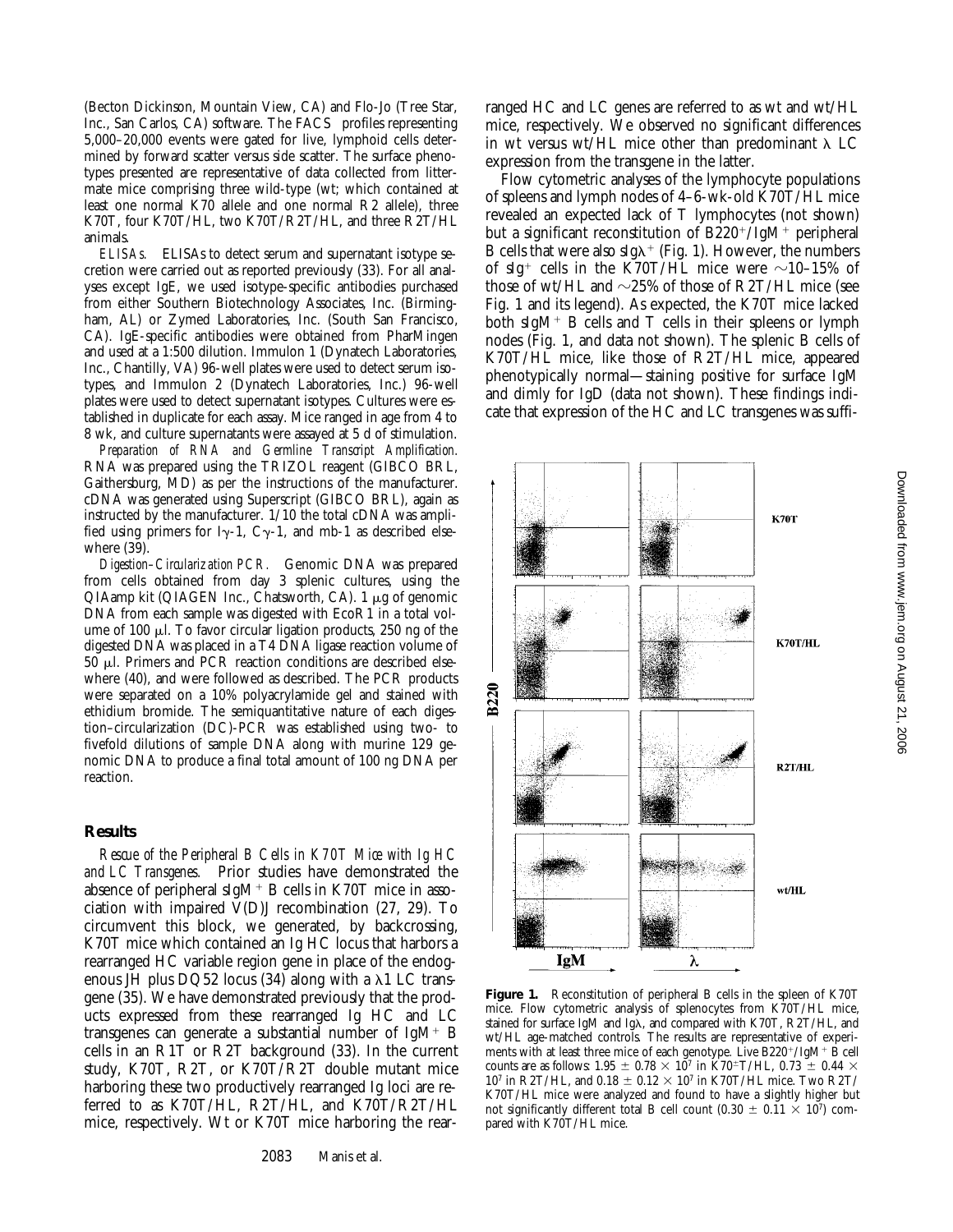

Figure 2. Detection of isotype antibody levels in the serum or in splenic culture supernatants. (*A*) Serum concentrations of three wt (*filled triangles*), three K70T (*filled circles*), four K70T/HL (*filled squares*), two R2T/K70T/HL (*open squares*), and three R2T/HL (*open circles*) mice were obtained by ELISA. All mice were between 4 and 8 wk of age. (*B*) Supernatants from splenic cultures stimulated with LPS or LPS plus IL-4 for 5 d were obtained and analyzed for the depicted Ig isotypes by ELISA.

cient to generate significant numbers of peripheral B cells in the K70T mice, although the reconstitution was not as efficient as that found in R2T/HL mice.

Reconstitution of peripheral B cells of SCID mice by expressed HC and LC transgenes is often low and variable compared with that obtained with transgenic HC and LC reconstitution of R1T or R2T mice (35, 41, 42). Some studies have suggested that the relative inefficiency and variability in transgenic reconstitution of SCID mice may result from the inability of the HC or LC transgenes to completely shut down endogenous V(D)J recombination, and as a result, that developing B cells are still lost due to unrepaired RAG-initiated DSBs (41). It is clear that the  $\lambda$  LC transgene used in our study does not result in a complete shutdown of endogenous  $\kappa$  gene rearrangement, as a substantial proportion of the splenic B cells in wt/HL mice express IgM in association with  $\kappa$  chains (Fig. 1, and data not shown). However, two R2T/K70/HL double mutant, Igtransgenic mice were analyzed and found to have low numbers of peripheral B cells similar to those of the K70T/ HL mice (see legend to Fig. 1). This finding suggests that factors associated with Ku70 deficiency other than inability to repair V(D)J-initiated breaks may affect B cell reconstitution in the K70T background.

*Lack of Serum IgG Isotypes in K70T/HL Mice.* The Ig HC locus harbored by the K70T/HL mice contains an Ig HC transgene in place of the endogenous JH locus, which has been shown previously to allow for CSR to downstream HC CH genes (33, 34). To assay for CSR in vivo, we assayed for serum Ig levels in the various lines of mice harboring the inserted HC rearrangement and the LC transgene. As observed previously, R2T/HL mice had low but significant levels of IgM; the low level production of IgM by B cells of these mice both in vivo and in vitro has been documented previously (33). However, the R2T/HL mice had substantial levels of the different IgG isotypes, indicative of class switching (Fig. 2 *A*). In contrast, the K70T/HL

mice had similar levels of serum IgM as R2T/HL mice but no detectable serum IgG isotypes (Fig. 2 *A*). These data indicate that Ku70 is necessary for the accumulation of serum IgG isotypes.

*Lack of Class Switching in K70T/HL Splenocytes In Vitro.* To test if K70T/HL B cells could be induced to undergo CSR in vitro, splenocytes from the various mouse lines were cultured in the presence of either LPS or LPS plus IL-4. Treatment with LPS alone induces proliferation of cultured B cells accompanied by switching to IgG2b and IgG3, whereas treatment with LPS plus IL-4 induces proliferation and switching to IgG1 and IgE. Daily live cell counts revealed that K70T/HL B cells initially accumulated after the various treatments, but at a rate  $\sim$ 30% that of wt/HL cells (data not shown). All cultures were assayed on day 3 of the various stimulations for expression of sIgG3 (Fig. 3 *A*) or sIgG1 (Fig. 3 *B*). Cultures from wt/HL and R2T/HL mice had significant numbers of  $sIgG3$ <sup>+</sup> B cells after LPS treatment and significant numbers of  $\text{slgG1}^+$  cells after LPS plus IL-4 treatment (Fig. 3, *A* and *B*). However, there were no  $sIgG3^+$  or  $sIgG1^+$  cells in K70T/HL cell cultures (Fig. 3, A and *B*); in fact, the vast majority of the K70T/HL cells and similarly cultured K70T spleen cells were dead by day 3 of these culture conditions, in contrast to wt/HL or R2T/HL cells, which were primarily viable even in day 5 cultures (data not shown).

To further assay for class switching, supernatants from day 5 cultures were assayed for secreted Ig isotypes by ELISA. Supernatants from all of the cultures of K70T/HL and R2T/HL spleen cells contained low (compared with wt/ HL cultures) but significant levels of IgM (Fig. 2 *B*). As observed previously, the LPS-cultured R2T/HL spleen cells produced substantial levels of IgG2b and IgG3, whereas LPS plus IL-4–treated R2T/HL cultures produced substantial levels of IgG1 and IgE (Fig. 2 *B*). In striking contrast, there was no detectable secretion of either type of IgG isotype or of IgE by K70T/HL spleen cells cultured under any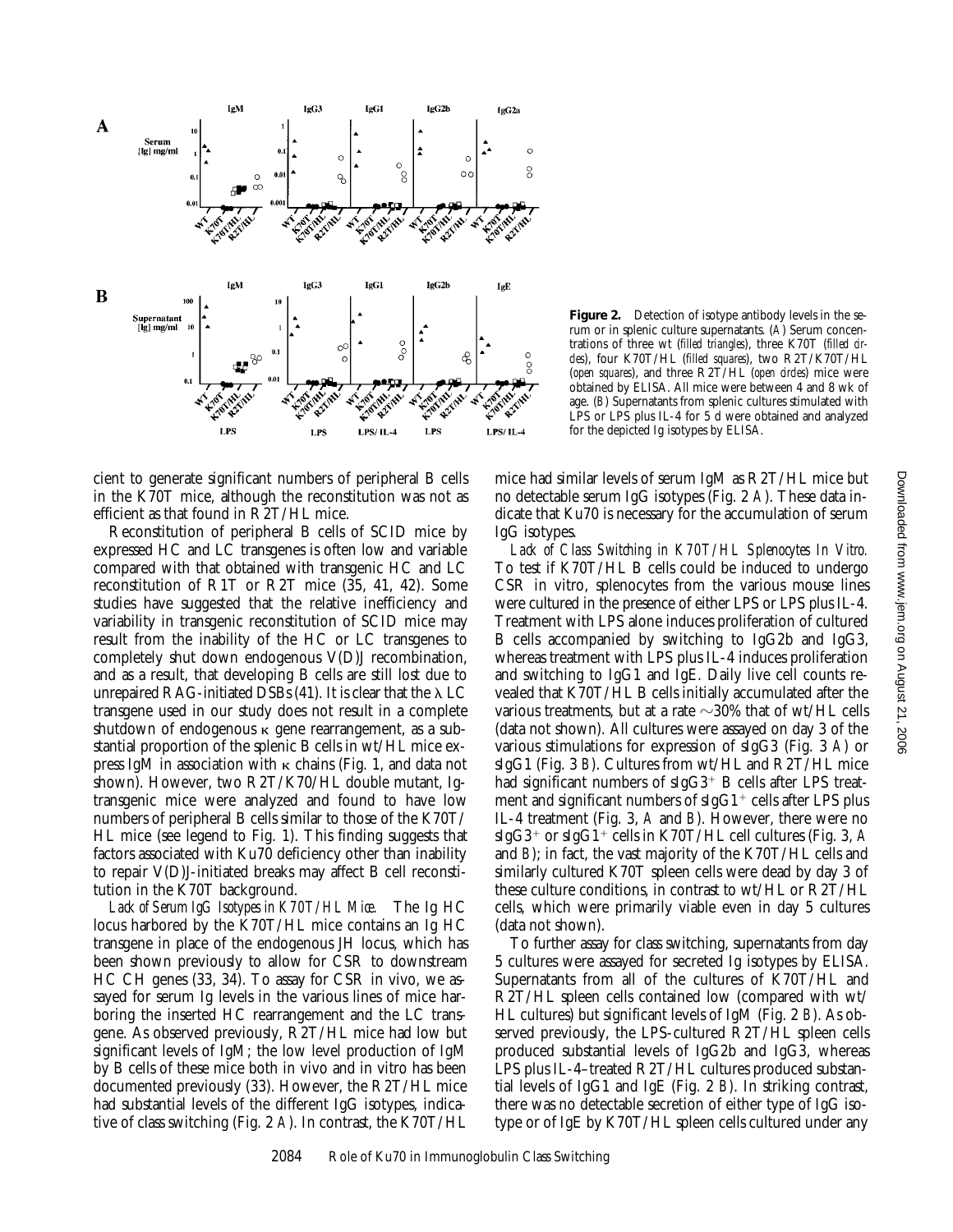

**Figure 3.** Surface isotype staining of stimulated day 3 splenic B cells. Splenic cultures were stimulated for 72 h with LPS or LPS plus IL-4, and stained with B220 plus IgG3 (*A*) or IgG1 (*B*). Numbers in the upper right hand corner of the panels represent percentage of live gated cells.

conditions (Fig. 2 *B*). Furthermore, supernatants from cultured R2T/K70T/HL spleen cells had IgM levels similar to those of K70T/HL cells, but also lacked expression of any IgG isotypes or IgE, showing that the lack of switching in

these cultures was not do to any potential adverse effects of RAG reinduction (Fig. 2 *B*).

To test the potential relationship between proliferation, CSR, and cell death in the activated cultures of K70T/HL B cells, we tested their response to stimulation with anti-CD40 or anti-CD40 plus IL-4. Although anti-CD40 plus IL-4 induces normal B cells or R2T/HL B cells to proliferate and switch to IgG1 and IgE, treatment with anti-CD40 alone induces proliferation but does not induce class switching (43). Notably, significant numbers of live  $B220<sup>+/</sup>IgM<sup>+</sup>$ cells were found in the anti-CD40–treated K70T/HL cultures but not in the anti-CD40 plus IL-4–treated cultures at day 3 (Fig. 4), suggesting the possibility that the observed cell death may be associated at least in part with induction of CSR as opposed to general proliferation.

Taken together, these results show that K70T/HL B cells are prone to rapid cell death and fail to undergo detectable Ig HC class switching after culture with agents that induce proliferation and CSR in normal cells.

*Lack of DNA Products of CSR in Stimulated K70T/HL Spleen Cells.* To assay for evidence of CSR not detectable by surface expression or Ig secretion, we used a DC-PCR assay to search for DNA products of CSR. The DC-PCR assay detects switched chromosomal DNA products of CSR in which the intervening DNA sequence has been deleted (39, 40). For this purpose, DNA isolated from day 3 splenocytes of the various cell types stimulated with either LPS or LPS plus IL-4 was digested with EcoR1, ligated under conditions that favor circularization, and assayed by PCR amplification for products of  $C_{\mu}$ -C $\gamma$ 1 CSR. There were readily detectable products of CSR to  $\gamma$ 1 in DNA from both wt/HL and R2T/HL mice, but not in that from K70T/HL mice, even when the assay used 5–50 times more genomic DNA than was required to detect products in DNA from stimulated wt/HL cells (Fig. 5).

*K70T/HL Splenic B Cells Can Be Induced to Produce HC Germline Transcripts.* After appropriate activation, B cells can be induced to generate germline transcripts from the CH genes targeted for CSR; these transcripts are induced within 24 h in wt B cells and are a prerequisite for CSR (7). To test if the K70T/HL B cells responded to activation signals for CSR, we assayed the various types of spleen cells for ability to generate germline  $C_{\gamma}1$  transcripts after LPS or LPS plus IL-4 treatment. For this purpose, total RNA prepared from day 2 splenic cultures was assayed by reverse transcription PCR amplification to estimate relative expression levels of germline  $\gamma$ 1 and, as a control for B cell



Figure 4. Day 3 in vitro–stimulated K70T/HL splenic B cells. Splenic cultures were analyzed by FACS® after a 72-h stimulation with anti-CD40 or anti-CD40 plus IL-4, for the presence of cells staining with antibodies to B220 and Ig $\lambda$ . Live cell gates were used in all analyses. The population of B220<sup>lo</sup>/IgM<sup>-</sup> cells seen in these cultures has not been further characterized, but may correspond to cells at the pro- or pre-B cell stage (e.g., due to loss of expression of one of the transgenes), as these are also seen in K70T or R2T splenocyte populations.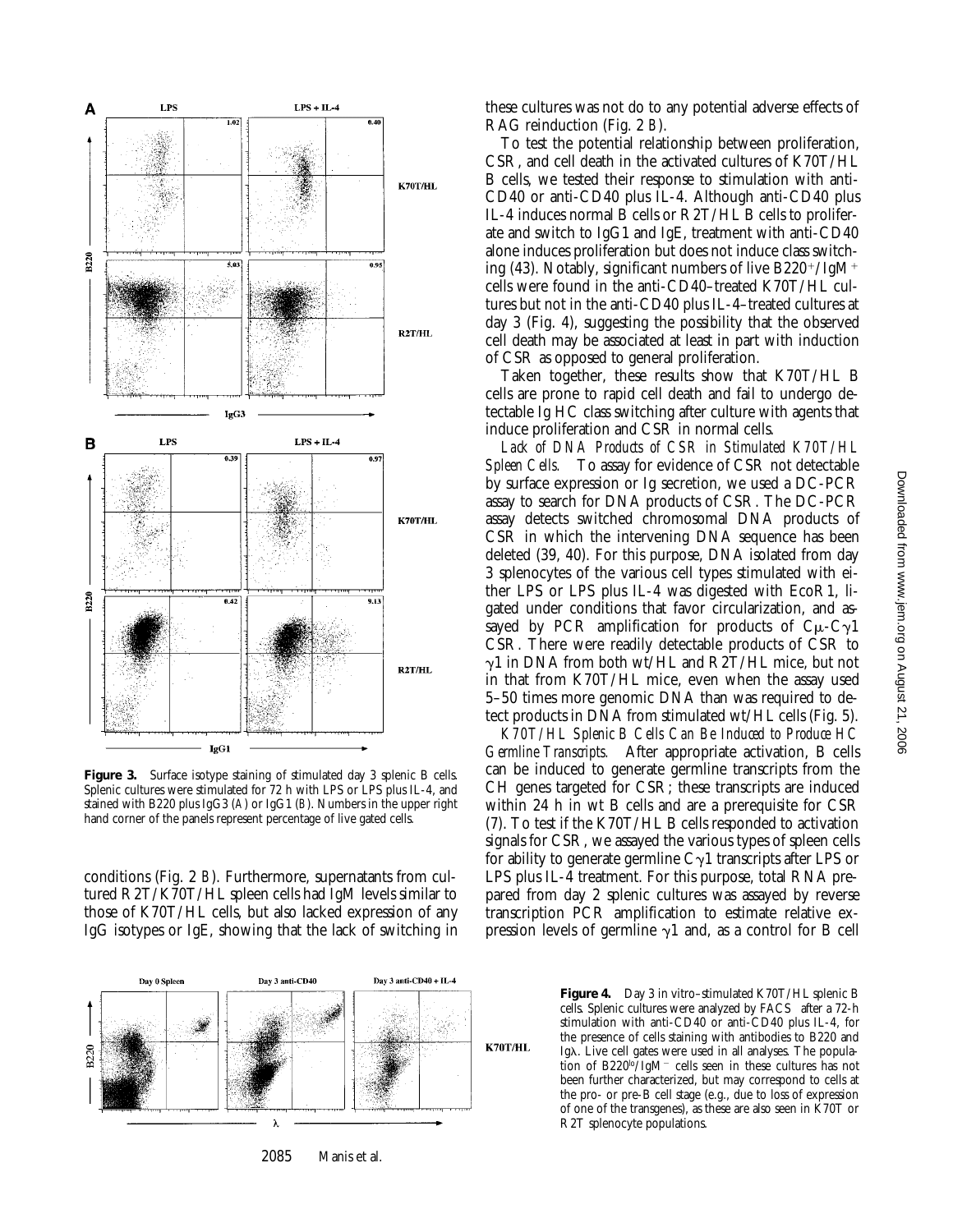

**Figure 5.** DC-PCR assay for  $S_{\mu}$  to  $S_{\gamma}$ 1 recombination. A semiquantitative DC-PCR assay to detect evidence of recombination to  $S_{\gamma}1$  was used on splenic cultures after 72 h of stimulation with LPS plus IL-4. B cell DNA in the amounts noted above each lane were diluted into murine genomic DNA to keep the total DNA amount constant at 100 ng.

contribution, mb-1 transcripts (Fig. 6). At this 2-d stimulation point, levels of mb-1 transcripts from equivalent amounts of R2T or K70T RNA were  $<5\%$  of those in RNA from K70T/HL or control cultures, consistent with the lack of peripheral B lineage cells in the former cultures (Fig. 6). I $\gamma$ 1 germline transcripts were readily detectable in RNA from cultures of wt/HL and R2T/HL spleen cells, but as expected, not in RNA from cultures of K70T cells. Strikingly, however, the level of  $I_{\gamma}1$  transcripts in RNA from K70T/HL cultures was comparable to those in RNA from wt/HL and R2T/HL cultures (Fig. 6). This finding indicates that K70T/HL B cells are able to respond to signals which induce CSR and generate germline transcripts, yet they fail to generate detectable evidence of CSR or its products.

### **Discussion**

*Ku70 Is Required for Normal Peripheral B Cell Functions.* The use of knockout strategies for analysis of the potential function of genes required for VDJ recombination in late B cell processes such as CSR or somatic mutation has been hindered by the fact that such genes are necessary for the development of B cells beyond the pro-B cell stage where VDJ recombination occurs. In the approach used in this study, we have bypassed the required V(D)J recombination steps by providing functionally assembled Ig HC and LC genes in the form of the VDJ knock-in HC locus and an Ig $\lambda$  LC transgene. We have already documented the applicability of this system by using these transgenes to reconsti-



**Figure 6.**  $C_{\gamma}1$  germline transcripts are detected after LPS plus IL-4 stimulation of K70T/HL B cells. Splenic cultures were assayed at 48 h for the presence of germline transcripts arising from  $\bar{I}\gamma$ 1-C $\gamma$ 1. Previously described methods (43) were used with mb-1–derived transcripts to control for the total number of B cells. PCR products were separated on a 10% polyacrylamide gel and stained with ethidium bromide.

tute peripheral B cells in R1T and R2T backgrounds (33). Similar to R1T and R2T mice, K70T mice have a SCID phenotype (27, 29). The SCID phenotype of K70T mice has been considered to result from the inability of progenitor lymphocytes to complete the V(D)J recombination reaction (27, 29). In agreement with this notion, substantial numbers of peripheral B cells were reconstituted in the K70T background as a result of expression of the transgenic HC and LC loci. This finding proves that a major portion of the SCID phenotype of K70T mice results from their inability to form functional Ig genes and is not due to other potential defects.

However, it is notable that the numbers of B cells in the spleens of the K70T/HL mice were significantly lower than those of wt/HL mice, and on average, three to five times less than those of R2T/HL mice. The latter finding implies that factors in addition to the VDJ recombination defects and the lack of T cells (which are likewise absent from R2T/HL mice) also contribute to impaired B cell development in these mice. In this context, one possibility is that RAG-induced DNA breaks still occur at significant levels in differentiating K70T/HL mice but are not repaired, and lead to cell death (27, 35, 41). In this regard, it is clear that the  $\lambda$  LC transgene used does not fully exclude endogenous  $\kappa$  gene rearrangement, as evidenced by the substantial number of  $\kappa^+$  cells in the spleens of wt/HL mice (Fig. 1, and data not shown). In addition, several recent reports have shown that RAG-1 and RAG-2 are reactivated in germinal center B cells and in splenic B cells stimulated in vitro with activators and cytokines (44–47). Thus, unrepaired DSBs generated by reactivation of RAG might also contribute to the loss of mature B lineage cells both in vivo and in vitro. However, we have observed similarly decreased numbers of peripheral B cells in R2T/ K70T/HL double mutant mice and similar death of in vitro–stimulated R2T/K70T/HL B cells (Fig. 1, and data not shown), suggesting that major aspects of the defects in peripheral B cell numbers and activation are not secondary to effects of DSBs generated by RAG proteins. In this regard, additional defects, as exemplified by the growth defects and early senescence phenotypes of K70T fibroblasts (27, 29), may also contribute to impaired reconstitution due to affects on processes not directly related to Ig gene rearrangement or switching.

*Ku70 Deficiency Impairs Class Switching by B Lymphocytes.* Because the Ig HC locus we used to rescue B cell development in the K70T background was a knock-in locus in which the chromosomal JH region was replaced with a functionally rearranged V(D)J segment, we have been able to test the requirement for Ku70 with respect to CSR. Moreover, we have already established the efficacy of this approach in monoclonal B cell populations in the absence of T cells, by showing that R1T or R2T B cells can undergo relatively normal CSR on this chromosome (33). Thus, our current studies have clearly shown that K70T B cells have a major impairment in ability to undergo Ig HC class switching both in vivo and in vitro, demonstrating that Ku70 is required, either directly or indirectly, for ef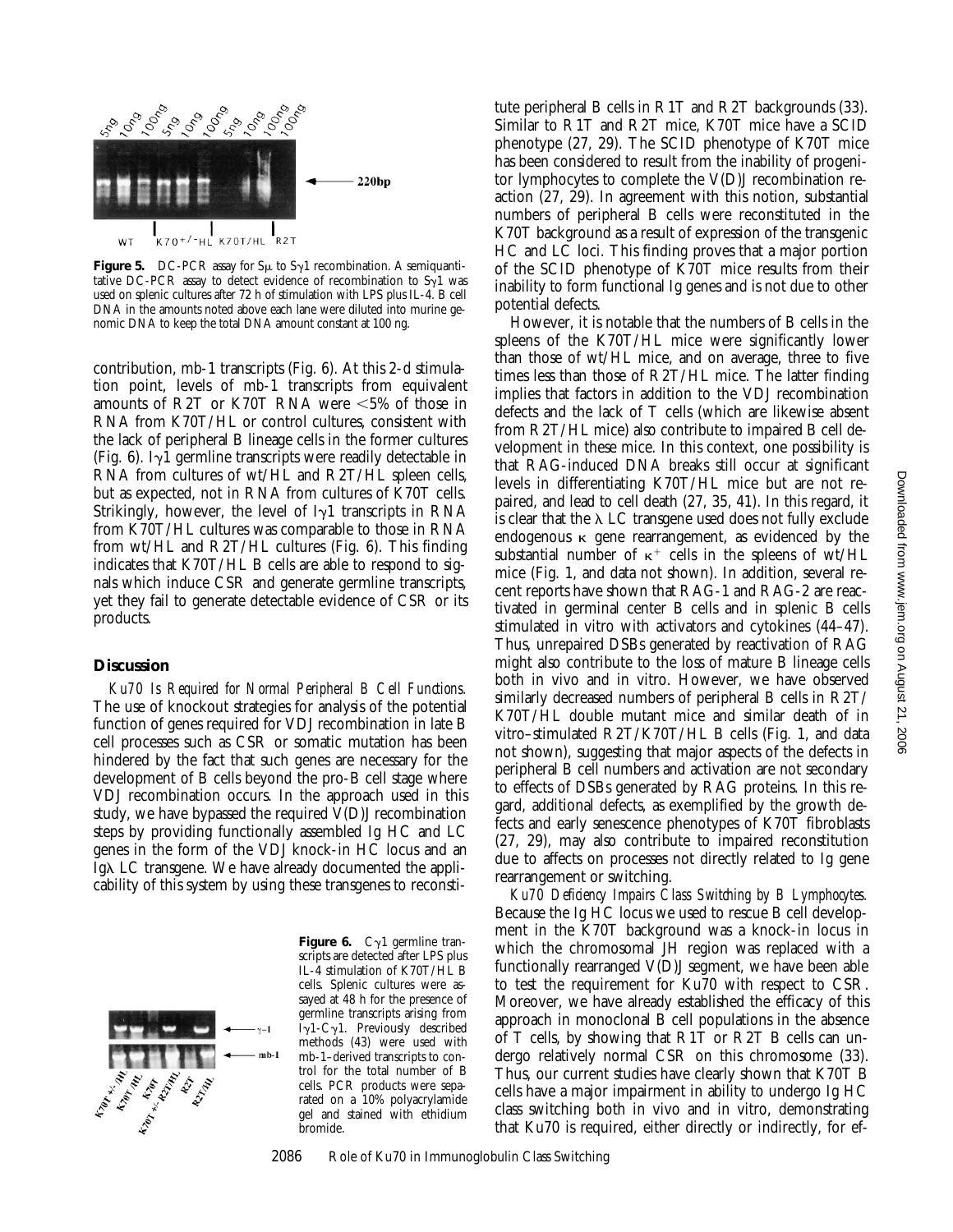fecting the CSR process. Parallel studies of Ku80-deficient mice that used the same HC knock-in transgene as in our studies have led to nearly identical findings and conclusions regarding the requirement for Ku80 in class switching (48). Together, these studies imply that defects found in the context of Ku70 or Ku80 deficiency likely stem from the function of these proteins in the Ku70/Ku80 complex.

Although we cannot unequivocally rule out the possibility that Ku70 deficiency negatively impacts on class switching via pathways not directly related to the CSR process, several findings argue against most conceivable indirect mechanisms, and thereby support a direct role. Thus, the possibility that Ku70 deficiency impairs initial signaling events needed for CSR has been ruled out by our demonstration that appropriately activated splenic B cells from the K70T/HL mice were able to induce germline CH transcripts. Another possibility by which Ku deficiency affects CSR in an indirect way is that K70T/HL B cells die or arrest (as seen in K70T or K80T fibroblasts [27, 29, 31]) before they are able to undergo CSR. In this regard, activated B cells usually undergo at least three cell cycles before downstream isotypes appear on their surface (49). However, this notion is countered by our observation that K70T/HL B cells activated with anti-CD40 alone, which does not stimulate CSR, exhibited significant proliferative capacity, and many were viable even after a 3-d stimulation (Fig. 4). Together, these findings are most consistent with a role for Ku70, in the context of the Ku70/80 complex, in the actual CSR process itself. Such a role would also be consistent with the finding that Ku70 and Ku80 are induced in B cells undergoing CSR (50).

*Implications for the CSR Mechanism.* In exploring potential roles for Ku in CSR, one must consider both its known requirement for end-joining and its potential function in the context of the DNA-PK enzyme (3). However, it is not clear how Ku functions in end-joining reactions such as those used in coding end or recognition sequence signal end-joining in V(D)J recombination. In such reactions, it has been speculated that the Ku complex might serve an end-protective function or via its intrinsic helicase activities, might be involved in end-processing (16–18, 31, 51– 55). Another potential function is end-alignment or synapse formation (30, 51, 53, 55); recent studies have shown that Ku can bring DNA ends together in vitro (56). Ku also has been speculated to function in end-joining by activating the DNA-PKcs, which then could function to promote additional relevant processes (17, 19). A DNA-PK–related function (either direct or indirect) for Ku in CSR would go along with a role for DNA-PKcs in this process, as indicated by finding that CSR could not be induced in SCID pro-B cell lines (25). In the context of the potential leakiness of B cell development and switching in older SCID mice (26), it is possible that we might observe leaky switching in K70T/HL mice if older animals were examined.

The mechanisms and genes involved in CSR remain unknown. Based on the observation that S regions share long stretches of repetitive sequences, it was proposed that some type of homology-mediated recombination process, potentially based on short or imprecise homologies, may play a role in CSR (for a review, see reference 4). Consistent with this notion, RAD51, a member of the RAD52 DNA repair pathway involved in homologous recombination, was found to be specifically expressed and localized to the nucleus of B cells carrying out CSR (57). However, mice lacking RAD54, another member of the RAD52 repair pathway which mediates DNA pairing and strand exchange, appeared to have normal class switching (58). Therefore, the role of homology-mediated joining in CSR remains to be further elucidated. In this regard, Ku has been linked to end-joining reactions in both yeast and mammalian cells (59–61), but has not been found to be required for the homologous recombination reactions also used to repair DNA breaks in these organisms (62, 63). Based on previous studies of Ku-deficient lymphocytes and fibroblasts (27, 29–31), our favored scenario to explain the effects of Ku deficiency on class switching is that stimulated Ku70-deficient B lymphocytes attempt to undergo CSR but die or exit the cell cycle due to inability to complete this reaction in the absence of Ku. Given what is known about functions of Ku, this model would imply the use of an end-joining reaction in some phase of this process. Such a CSR intermediate has been suggested from the finding of DSBs in S regions of B cells induced to undergo class switching (14).

R. Lansford's current address is Division of Biology, California Institute of Technology, Pasadena, CA 91125.

*Received for publication 19 March 1998.*

2087 Manis et al.

We wish to thank M. Nussenzweig and colleagues for communication of unpublished results.

This work was supported by the Howard Hughes Medical Institute, National Institutes of Health grants AI-240047 and AI-31541 (to F.W. Alt), and AI-01285 (to J.P. Manis), and a Deutsche Forschungsgemeinschaft grant (to K. Rajewsky). Y. Gu was supported in part by a fellowship from the Cancer Research Institute.

Address correspondence to Frederick W. Alt, The Howard Hughes Medical Institute, The Children's Hospital, 861, 320 Longwood Ave., Boston, MA 02115. Phone: 617-355-7290; Fax: 617-730-0432; E-mail: alt@rascal.med.harvard.edu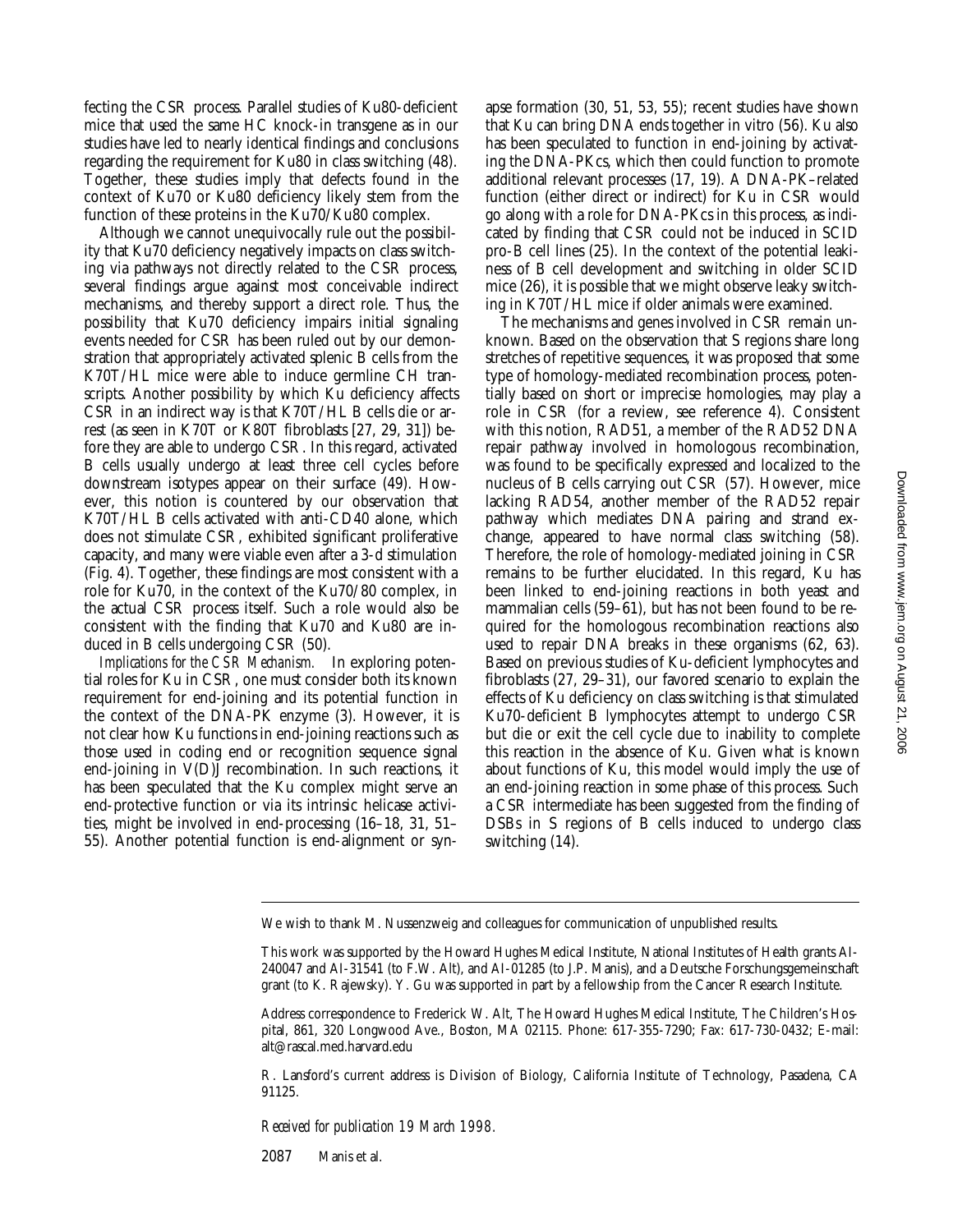## **References**

- 1. Tonegawa, S. 1983. Somatic generation of antibody diversity. *Nature.* 302:575–581.
- 2. Willerford, D.M., W. Swat, and F.W. Alt. 1996. Developmental regulation of V(D)J recombination and lymphocyte differentiation. *Curr. Opin. Genet. Dev.* 6:603–609.
- 3. Jin, S., S. Inoue, and D.T. Weaver. 1997. Functions of the DNA dependent protein kinase. *Cancer Surv.* 29:221–261.
- 4. Lansford, R., J. Chen, E. Oltz, T.K. Blackwell, F.W. Alt, and G. Rathbun. 1996. Mechanism and control of immunoglobulin gene rearrangement. *In* Molecular Immunology. D.B. Hames and D.M. Glover, editors. Oxford University Press, Oxford. 248–282.
- 5. Zhang, J., F.W. Alt, and T. Honjo. 1995. Regulation of class switch recombination of the immunoglobulin heavy chain genes. *In* Immunoglobulin Genes, 2nd ed. T. Honjo and F.W. Alt, editors. Academic Press Limited, London. 235–265.
- 6. Finkelman, F.D., J. Holmes, I.M. Katona, J.F. Urban, Jr., M.P. Beckmann, L.S. Park, K.A. Schooley, R.L. Coffman, T.R. Mosmann, and W.E. Paul. 1990. Lymphokine control of in vivo immunoglobulin isotype selection. *Annu. Rev. Immunol.* 8:303–333.
- 7. Bottaro, A., and F.W. Alt. 1997. Local and general control elements of immunoglobulin class switch recombination. *In* IgE Regulation: Molecular Mechanisms. D. Vercelli, editor. John Wiley & Sons Ltd., London. 155–177.
- 8. Snapper, C.M., K.B. Marcu, and P. Zelazowski. 1997. The immunoglobulin class switch: beyond "accessibility." *Immunity.* 6:217–223.
- 9. von Schwedler, U., H.M. Jack, and M. Wabl. 1990. Circular DNA is a product of the immunoglobulin class switch rearrangement. *Nature.* 345:452–456.
- 10. Matsuoka, M., K. Yoshida, T. Maeda, S. Usuda, and H. Sakano. 1990. Switch circular DNA formed in cytokine-treated mouse splenocytes: evidence for intramolecular DNA deletion in immunoglobulin class switching. *Cell.* 62:135–142.
- 11. Iwasato, T., A. Shimizu, T. Honjo, and H. Yamagishi. 1990. Circular DNA is excised by immunoglobulin class switch recombination. *Cell.* 62:143–149.
- 12. Dunnick, W., G.Z. Hertz, L. Scappino, and C. Gritzmacher. 1993. DNA sequences at immunoglobulin switch region recombination sites. *Nucleic Acids Res.* 21:365–372.
- 13. Stavnezer, J. 1996. Immunoglobulin class switching. *Curr. Opin. Immunol.* 8:199–205.
- 14. Wuerffel, R.A., J. Du, R.J. Thompson, and A.L. Kenter. 1997. Ig S $\gamma$ 3 DNA-specific double strand breaks are induced in mitogen-activated B cells and are implicated in switch recombination. *J. Immunol.* 159:4139–4144.
- 15. Jeggo, P.A., G.E. Taccioli, and S.P. Jackson. 1995. Menage a trois: double strand break repair, V(D)J recombination and DNA-PK. *Bioessays.* 17:949–957.
- 16. Taccioli, G.E., G. Rathbun, E. Oltz, T. Stamato, P.A. Jeggo, and F.W. Alt. 1993. Impairment of V(D)J recombination in double-strand break repair mutants. *Science.* 260:207–210.
- 17. Gottlieb, T.M., and S.P. Jackson. 1993. The DNA-dependent protein kinase: requirement for DNA ends and association with Ku antigen. *Cell.* 72:131–142.
- 18. Danska, J.S., D.P. Holland, S. Mariathasan, K.M. Williams, and C.J. Guidos. 1996. Biochemical and genetic defects in the DNA-dependent protein kinase in murine scid lymphocytes. *Mol. Cell. Biol.* 16:5507–5517.
- 19. Blunt, T., D. Gell, M. Fox, G.E. Taccioli, A.R. Lehmann, S.P. Jackson, and P.A. Jeggo. 1996. Identification of a non-

sense mutation in the carboxyl-terminal region of DNAdependent protein kinase catalytic subunit in the scid mouse. *Proc. Natl. Acad. Sci. USA.* 93:10285–10290.

- 20. Bosma, G.C., R.P. Custer, and M.J. Bosma. 1983. A severe combined immunodeficiency mutation in the mouse. *Nature.* 301:527–530.
- 21. Blackwell, T.K., B.A. Malynn, R.R. Pollock, P. Ferrier, L.R. Covey, G.M. Fulop, R.A. Phillips, G.D. Yancopoulos, and F.W. Alt. 1989. Isolation of scid pre-B cells that rearrange kappa light chain genes: formation of normal signal and abnormal coding joins. *EMBO (Eur. Mol. Biol. Organ.) J.* 8: 735–742.
- 22. Ferrier, P., L.R. Covey, S.C. Li, H. Suh, B.A. Malynn, T.K. Blackwell, M.A. Morrow, and F.W. Alt. 1990. Normal recombination substrate VH to DJH rearrangements in pre-B cell lines from scid mice. *J. Exp. Med.* 171:1909–1918.
- 23. Lieber, M.R., J.E. Hesse, S. Lewis, G.C. Bosma, N. Rosenberg, K. Mizuuchi, M.J. Bosma, and M. Gellert. 1988. The defect in murine severe combined immune deficiency: joining of signal sequences but not coding segments in  $V(D)J$  recombination. *Cell.* 55:7–16.
- 24. Malynn, B.A., T.K. Blackwell, G.M. Fulop, G.A. Rathbun, A.J. Furley, P. Ferrier, L.B. Heinke, R.A. Phillips, G.D. Yancopoulos, and F.W. Alt. 1988. The scid defect affects the final step of the immunoglobulin VDJ recombinase mechanism. *Cell.* 54:453–460.
- 25. Rolink, A., F. Melchers, and J. Andersson. 1996. The SCID but not the RAG-2 gene product is required for  $S_{\mu}$ -Se heavy chain class switching. *Immunity.* 5:319–330.
- 26. Carroll, A.M., R.R. Hardy, and M.J. Bosma. 1989. Occurrence of mature B (IgM+, B220+) and T (CD3+) lymphocytes in scid mice. *J. Immunol.* 143:1087–1093.
- 27. Gu, Y., K.J. Seidl, G.A. Rathbun, C. Zhu, J.P. Manis, N. van der Stoep, L. Davidson, H.L. Cheng, J.M. Sekiguchi, K. Frank, et al. 1997. Growth retardation and leaky SCID phenotype of Ku70-deficient mice. *Immunity.* 7:653–665.
- 28. Gu, Y., S. Jin, Y. Gao, D.T. Weaver, and F.W. Alt. 1997. Ku70-deficient embryonic stem cells have increased ionizing radiosensitivity, defective DNA end-binding activity, and inability to support V(D)J recombination. *Proc. Natl. Acad. Sci. USA.* 94:8076–8081.
- 29. Ouyang, H., A. Nussenzweig, A. Kurimasa, V.C. Soares, X. Li, C. Cordon-Cardo, W. Li, N. Cheong, M. Nussenzweig, G. Iliakis, et al. 1997. Ku70 is required for DNA repair but not for T cell antigen receptor gene recombination in vivo. *J. Exp. Med.* 186:921–929.
- 30. Zhu, C., M.A. Bogue, D.S. Lim, P. Hasty, and D.B. Roth. 1996. Ku86-deficient mice exhibit severe combined immunodeficiency and defective processing of V(D)J recombination intermediates. *Cell.* 86:379–389.
- 31. Nussenzweig, A., C. Chen, V. da Costa Soares, M. Sanchez, K. Sokol, M.C. Nussenzweig, and G.C. Li. 1996. Requirement for Ku80 in growth and immunoglobulin V(D)J recombination. *Nature.* 382:551–555.
- 32. Nussenzweig, A., K. Sokol, P. Burgman, L. Li, and G.C. Li. 1997. Hypersensitivity of Ku80-deficient cell lines and mice to DNA damage: the effects of ionizing radiation on growth, survival, and development. *Proc. Natl. Acad. Sci. USA.* 94: 13588–13593.
- 33. Lansford, R., J. Manis, E. Sonoda, K. Rajewsky, and F. Alt. 1998. Ig heavy chain class switching in rag-deficient mice. *Int. Immunol.* 10:325–332.